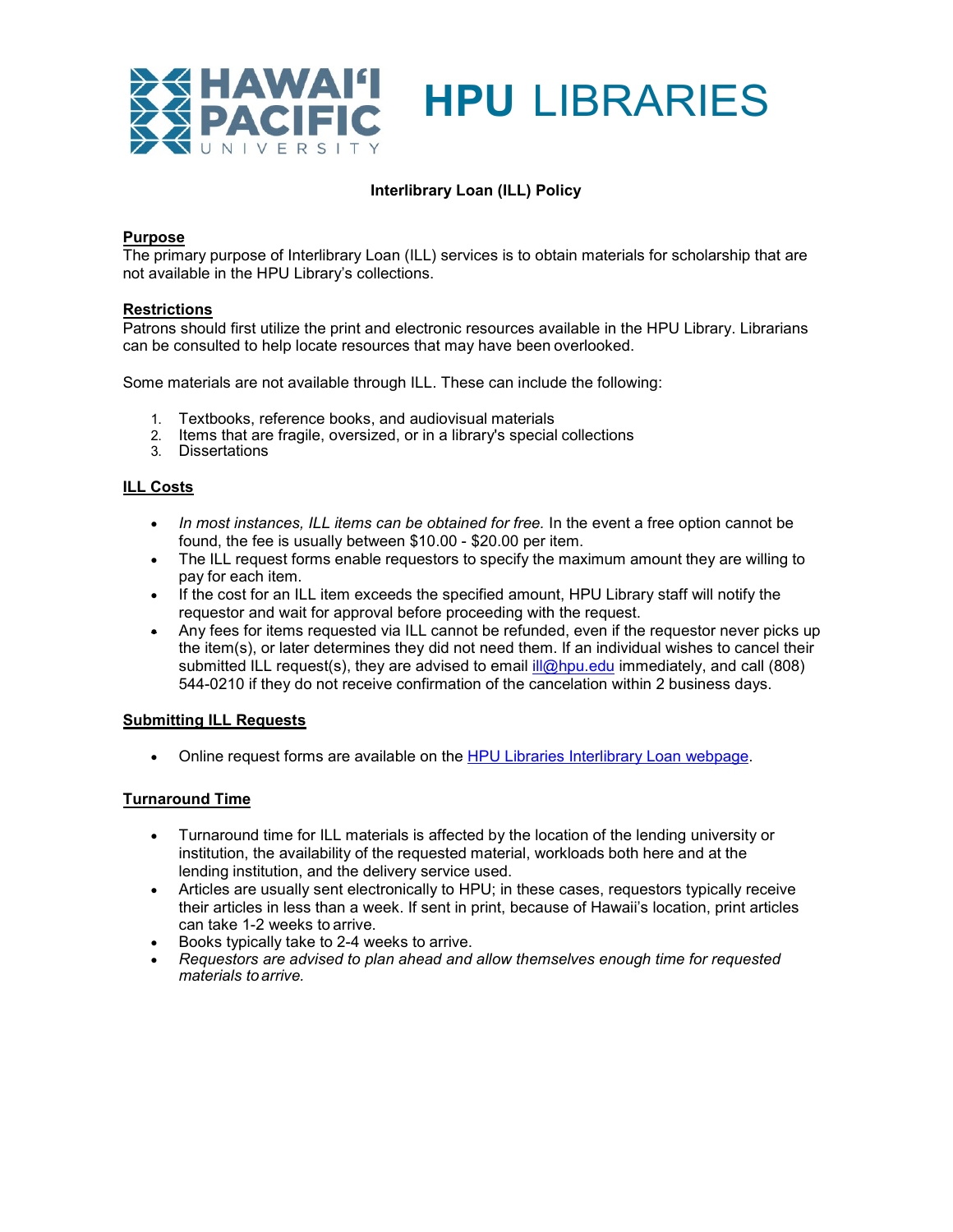# **Notification and Pick-up**

HPU Library staff will send updates and pick-up notifications to the requestor's HPU e-mail address.

- ILL items can be picked up from Meader Library, Floor 2 (Downtown campus). Patrons may also request to have their ILL items sent to Atherton Library (Hawaii Loa Campus) for pick up.
	- Requestors are responsible for picking up their ILL materials.
		- Books not picked up by their due date will be returned to the lending institution.<br>○ Articles: a unique link and password combination will be emailed to the request
		- Articles: a unique link and password combination will be emailed to the requestor, who will have 30 days to download the article.
- ILL fees can be paid at the Business Office or online (HPU Pipeline).
	- o If an ILL item requires a cost (*see ILL Costs above*), the fee must be paid before the item can be given to the requestor.

## **Loan Periods, Renewals, and Recalls**

Lending institutions determine the due dates, possibility of renewals, and other potential limits for ILL items they loan to HPU. Loan periods vary depending on the institution lending the item, but the requestor will be notified of an item's due date at the time of pick-up. It is the user's responsibility to return their ILL materials by the due date, or to request renewals before the items are due.

*[To request a renewal for your ILL item, please contact ill@hpu.edu.](mailto:TorequestarenewalforyourILLitem%2Cpleasecontactill@hpu.edu)*

- ILL items may be recalled by their lending institution. *Recalled materials should be returned promptly.*
- Renewals are determined by the lending institution and are not guaranteed.
- Renewal requests are best made at least 7 days prior to the item's due date.

## **Overdues and Fines**

Returning ILL items on time helps HPU maintain good standing with other universities and lending institutions and to maintain its credibility in ILL lending circles. Overdue ILL items may result in lending institutions charging late fees, and refusing to loan materials to HPU. To avoid this possibility and safeguard the continuation of ILL services for the HPU community, the HPU Libraries will take the following steps to try to ensure items are returned on time:

- A courtesy notice reminding a user to return or renew an ILL item will be sent seven (7) days before the item is due.
- An overdue notice will be sent to a user the next working day after an ILL item was due. A second notice will be sent seven days after the item was due. For faculty, the second notice will also be sent to the faculty member's department chair.
- Overdue ILL items are subject to a \$5.00 fine on the seventh day overdue.
- Lending institutions may charge their own fees. Any fees charged for overdue ILL items will be assessed to the borrower's HPU Banner account.
- Individuals with overdue ILL items on their records will not have any additional ILL requests processed by the HPU Libraries, nor can the individual borrow any HPU materials, until the items are returned.

# **Lost or Damaged Materials**

- Lost or damaged materials (water damage, fire damage, theft, etc.) may incur a fee.
- The HPU Libraries consider an item lost if it is 21 days overdue. Lending institutions may assess their own fees for their lost or damaged property. (Even if an item considered lost is later returned, the lending institution may still apply the fee.)
- Lost or damaged fees will be assessed to, and are the financial responsibility of, the individual who borrowed the item(s).